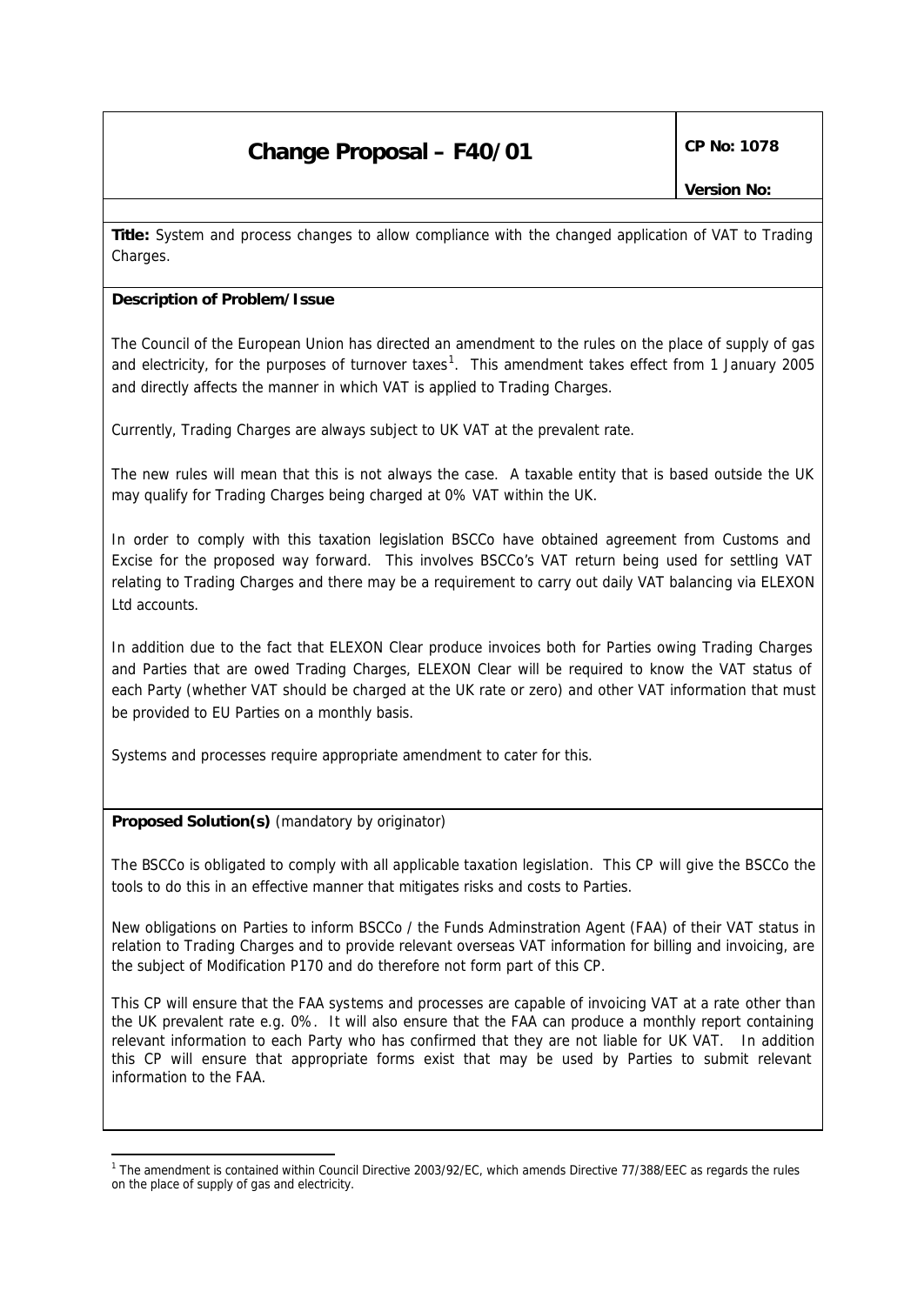### *Version No:*

FAA and ELEXON systems and processes will also need to ensure that ELEXON Clear's daily VAT position balances, by debiting or crediting ELEXON Ltd the same day with any deficit or surplus.

#### **Justification for Change** *(mandatory by originator)*

The current absence of appropriate processes may prevent ELEXON and Parties from complying with this legislation by 1 January 2005 and would therefore detrimentally impact upon the implementation and administration of the balancing and settlement arrangements.

It should be noted that in the absence of Modification P170 being approved there will be no obligation on Parties to provide the relevant VAT information. However, ELEXON will be asking Parties to provide this information on a voluntary basis. Ensuring that the systems and processes are in place to deal with the new legislation will minimise the risk that ELEXON and Parties will incur financial penalties for failure to comply.

#### **Configurable Items Potentially Affected by Proposed Solution(s)**

FAA systems and processes will need to be modified to allow for the differential applicability of VAT rates, VAT reporting and fund transferral between ELEXON Clear and ELEXON.

BSCCo systems and processes may need to be modified to allow for the centralised reporting and settlement of VAT relating to Trading Charges to the relevant UK tax authorities. Systems, processes and documents that are expected to be impacted include (but may not be restricted to):

- FAA software systems;
- BSCP301 'Clearing, Invoicing and Payment';
- BSCP65 'Registration of Parties and Exit Procedures';
- FAA User Requirements Specification;
- Interface Definition and Design Part 1 and 2;
- NETA Data File Catalogue;
- Reporting Catalogue;
- Business Process Model; and
- ELEXON internal working procedures.

#### **Impact on Core Industry Documents**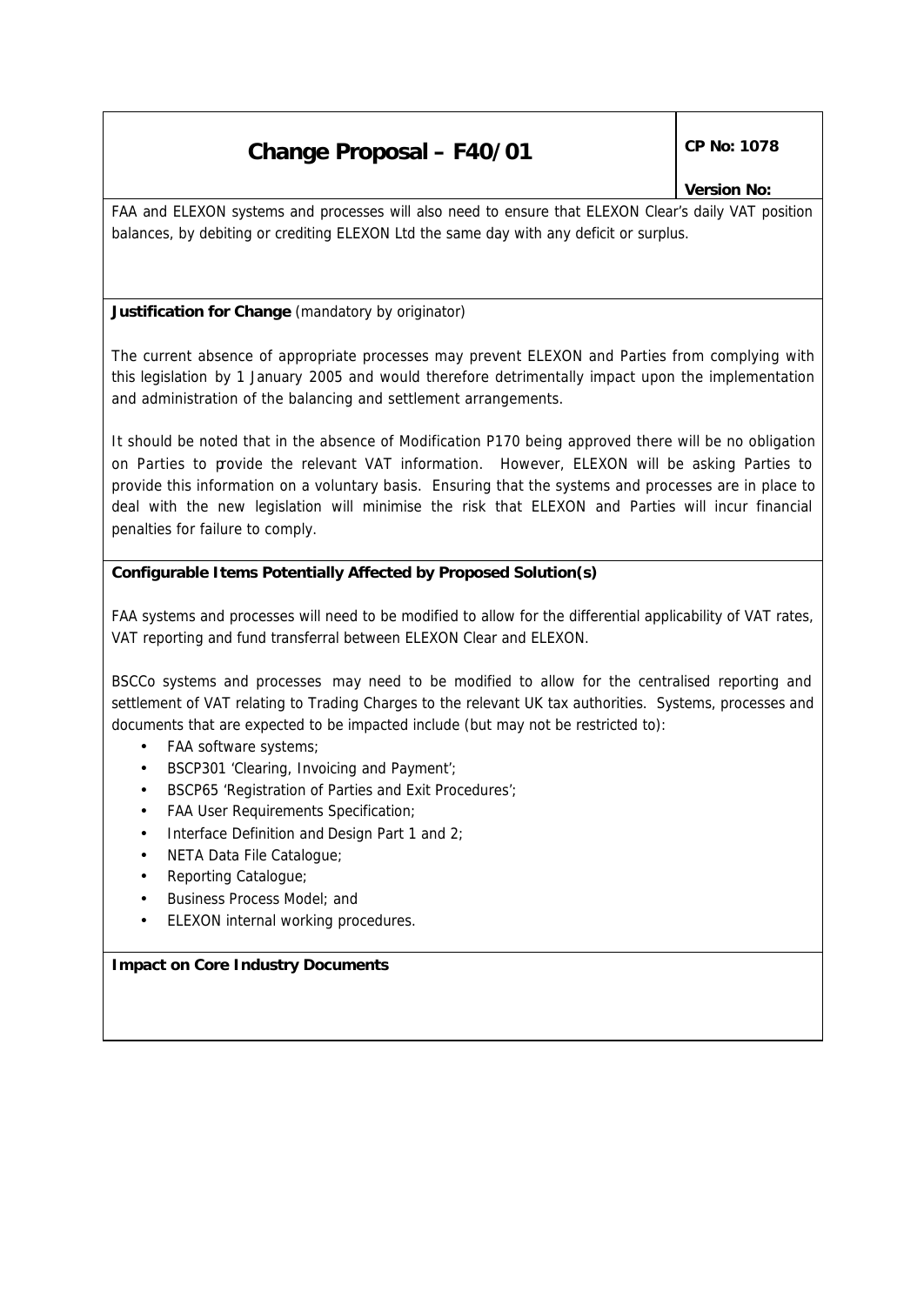*Version No:* 

#### **Related Changes and/or Projects**

Modification Proposal P170, 'Amendments to the Balancing and Settlement Code (Code), and to the systems and processes that support it, to allow compliance with the changed application of VAT to Trading Charges'.

It should be stressed that this Change Proposal is not intended to act as a substitute, replacement or alternative to Modification Proposal P170. ELEXON needs to commence implementation work on BSC systems and process changes quickly if it is to comply with the change in taxation law by 1 January 2005. This will necessitate implementation work running concurrently with the assessment of P170. This Change Proposal will provide a basis for this implementation work.

The content of this CP is consistent with P170. P170 is intended to deliver changes to Code obligations relating to declaring relevant VAT details and indemnifying ELEXON from consequential costs or penalties arising from erroneous declarations and may include further system and process changes. Changes to Code obligations are outside the scope of this Change Proposal and are not therefore contained within the proposed solution.

#### **Requested Implementation Date**

The systems and process changes will be delivered to take effect from 1 January 2005. It is expected that changes to the Code Subsidiary Documents may be provided earlier, in order to allow voluntary data take-on prior to the law change date.

It is expected that this CP will need to be delivered outside of a scheduled release. This is because the scope of the November 2004 release has been finalised and the changes cannot wait until the February 2005 release because of the need to comply with the law change on 1 January 2005.

#### **Reason:**

The tax law change takes effect on 1 January 2005.

**Agreed Release/Implementation Date** *(mandatory by BSCCo)*

*Originator's Details:*

|  | <b>BCA Name</b> |
|--|-----------------|
|--|-----------------|

*Organisation…………………*ELEXON

*Email Address………………*

*Date……………………………*19 August 2004